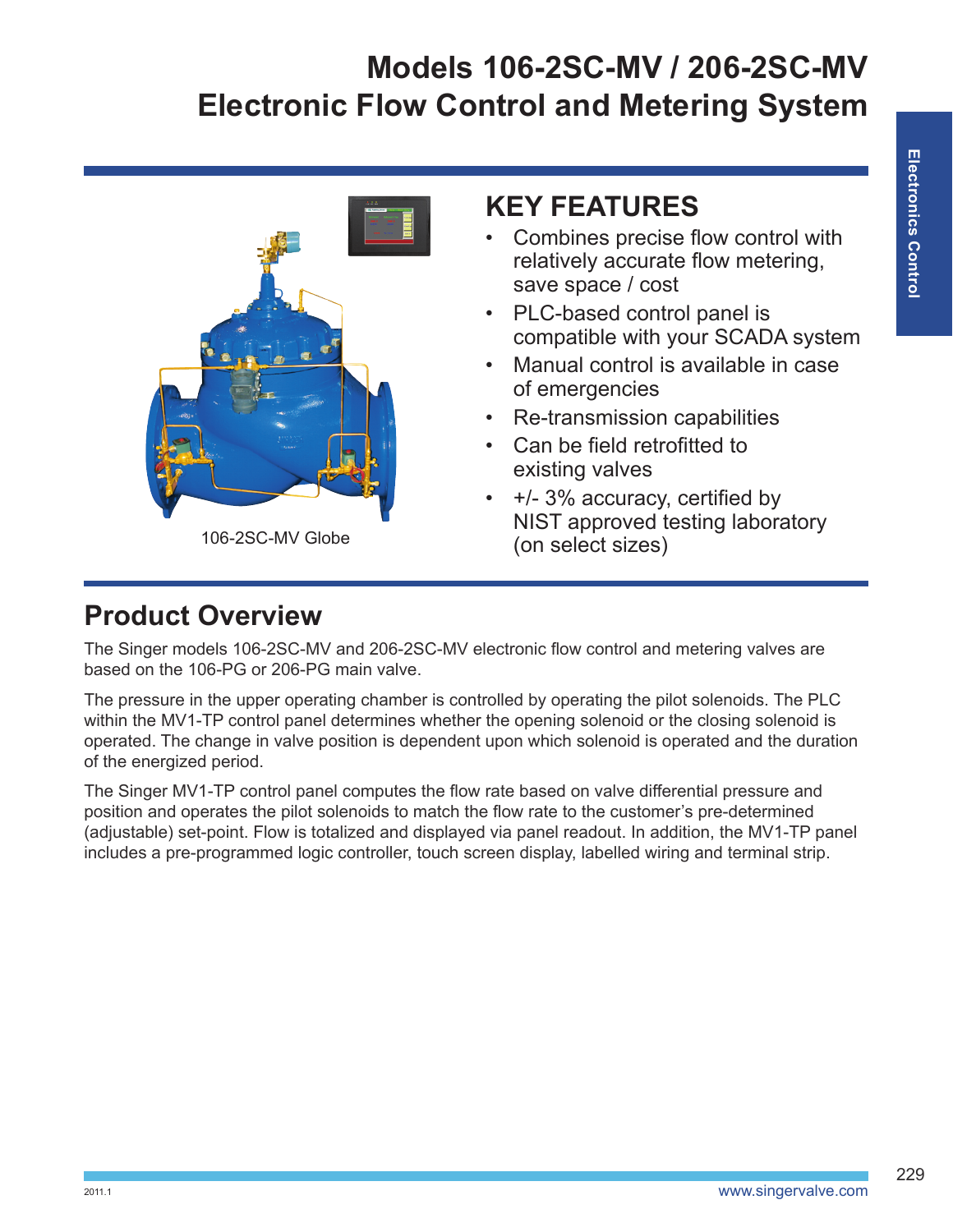### **Typical Application**

Singer model MV1 -TP electronic flow control and metering panel

Set-point signal: local or remote Power supply: 120 VAC / 60 Hz

To and from SCADA.

See available SCADA interface options (page 225)

**Schematic Drawing**

Singer model 106-2SC-MV electronic flow control and metering valve with X156 analog position transmitter, analog differential pressure transmitter, MV1-TP flow limiting and metering panel, dual solenoid control pilot system.



Schematic A-8450C

- 1. Main Valve 106-PG or 206-PG
- 2. Isolating Valves (2A, 2B, 2C, 2D, 2E)
- 3. Strainer 40 mesh stainless steel screen
- 4. Closing Speed Control
- 5. Opening Speed Control
- 6. Closing Solenoid Pilot Valve 120 VAC / 60 Hz standard
- 7. Opening Solenoid Pilot Valve 120 VAC / 60 Hz standard
- 8\*. Model X156 Analog (4-20 mA) Position Transmitter
- 9. Differential Pressure Transmitter
- 10. Manual By-Pass Valves (10A, 10B) normally closed
- 11. Model MV1-TP Electronic Flow Control Panel

Note\*: All 106 series 2 1/2 in / 65 mm to 4 in / 100 mm and all 206 series 4 in / 100 mm to 6 in / 150 mm will be fitted with heavy springs.

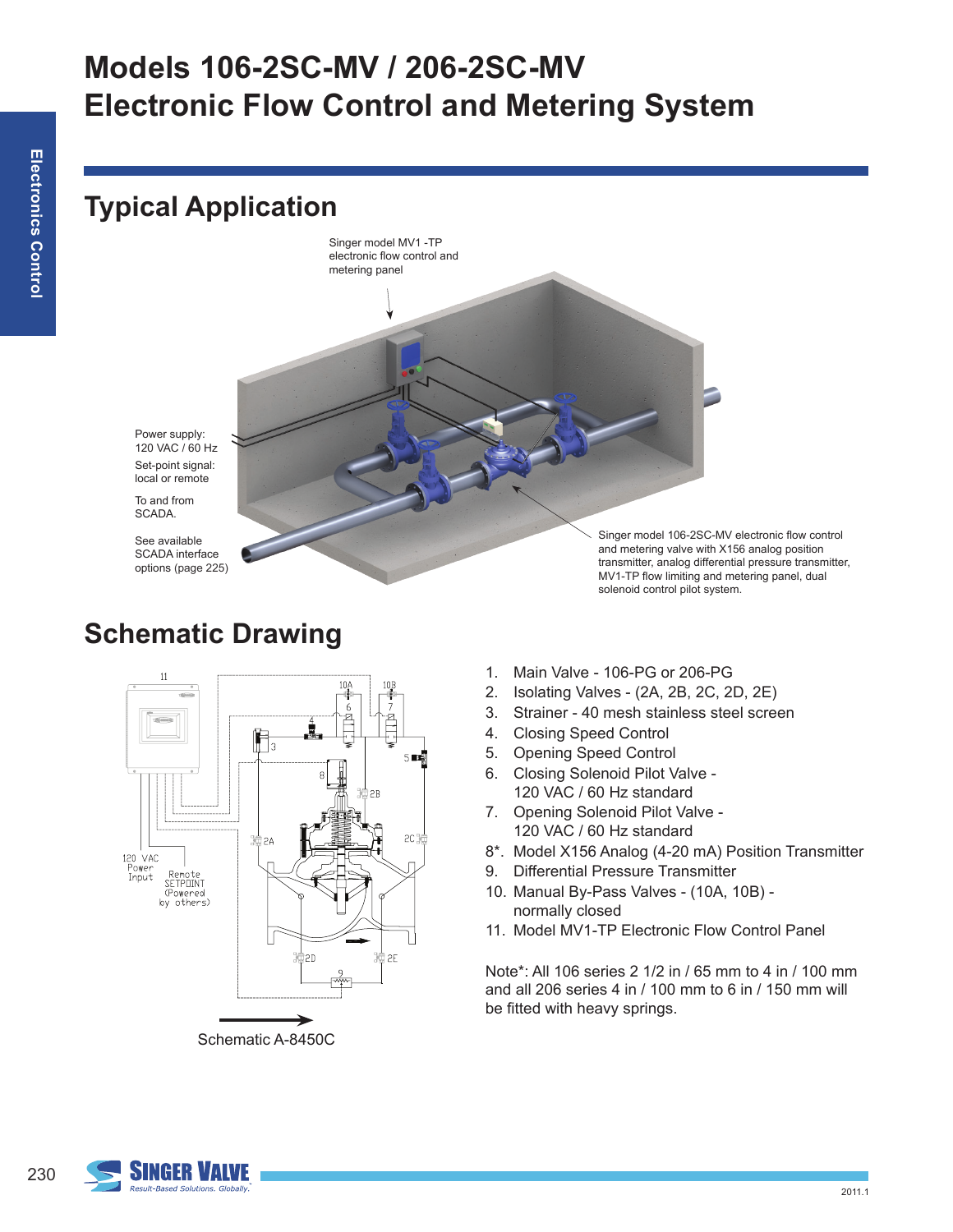### **Standard Materials**

Standard materials for pilot system components are:

- ASTM B-16 brass fittings, copper tubing
- NEMA 4X solenoid coils
- NEMA panel enclosure

## **Selection Summary**

- 1. Select a valve with sufficient capacity, using the allowable operating pressure drop across the valve. Usually line size.
- 2. Usually operating in the continuous "C", service range up to 20 ft /s / 6 m/s refer to chart and/or performance curves (see Technical and Sizing Information section, page 275).
- 3. If the outlet pressure is less than 35% of the inlet pressure, check for cavitation.
- 4. Ensure the maximum working pressure rating of the valve exceeds the maximum operating pressure.
- 5. Ensure the solenoid coils are compatible with the electronic controllers 120 VAC / 60 Hz standard.
- 6. If the operating pressure differential across the valve will exceed 100 psi / 6.9 bar, consult Singer Valve. For applications requiring high pressure drops, refer to Singer model PG-AC (see page 86)

| 106-2SC-MV                           | <b>Flow Capacity</b><br>(See 106-PG in Main Valve section for other valve data) |      |              |         |         |       |                                                  |         |        |        |
|--------------------------------------|---------------------------------------------------------------------------------|------|--------------|---------|---------|-------|--------------------------------------------------|---------|--------|--------|
| Size (inches)                        | 4 in                                                                            | 6 in | 8 in         | $10$ in | $12$ in | 14 in | 16 in                                            | $20$ in | 24 in  | 36 in  |
| Size (mm)                            | 100 mm                                                                          |      |              |         |         |       | 150 mm 200 mm 250 mm 300 mm 350 mm 400 mm 500 mm |         | 600 mm | 900 mm |
| Minimum (USGPM)<br>l Flat Diaphragm  | 10                                                                              | 20   | 40           | ۰       |         |       |                                                  |         |        |        |
| Minimum (USGPM)<br>Rolling Diaphragm |                                                                                 |      | $\mathbf{1}$ | 3       | 3       | 3     | 3                                                | 10      | 10     | 20     |
| Minimum (L/s) Flat Diaphragm         | 0.6                                                                             | 1.3  | 2.5          | $\sim$  |         |       |                                                  | ۰.      | ۰      |        |
| Minimum (L/s) Rolling Diaphragm      | $\overline{\phantom{0}}$                                                        | 0.1  | 0.1          | 0.2     | 0.2     | 0.2   | 0.2                                              | 0.6     | 0.6    | 1.3    |
| Maximum Continuous (USGPM)           | 800                                                                             | 1800 | 3100         | 4900    | 7000    | 8500  | 11000                                            | 17500   | 25000  | 55470  |
| Maximum Continuous (L/s)             | 50                                                                              | 114  | 196          | 309     | 442     | 536   | 694                                              | 1104    | 1577   | 3500   |

| 206-2SC-MV                           | <b>Flow Capacity</b><br>(See 206-PG in Main Valve section for other valve data) |                                                  |         |         |       |       |       |                 |                 |        |       |                          |       |
|--------------------------------------|---------------------------------------------------------------------------------|--------------------------------------------------|---------|---------|-------|-------|-------|-----------------|-----------------|--------|-------|--------------------------|-------|
| Size (inches)                        | 6 in                                                                            | 8 in                                             | $10$ in | $12$ in | 16 in | 18 in | 20 in | 24x<br>16 in    | 24 x 20 in      | 28 in  | 30 in | 32 in                    | 36 in |
| Size (mm)                            |                                                                                 | 150 mm 200 mm 250 mm 300 mm 400 mm 450 mm 500 mm |         |         |       |       |       | 600 x<br>400 mm | 600 x 500<br>mm | 700 mm |       | 750 mm 800 mm 900 mm     |       |
| Minimum (USGPM)<br>Flat Diaphragm    | 10                                                                              | 20                                               | 40      | -       | ۰     | ۰     | ۰     |                 | ۰               |        | ۰     | $\overline{\phantom{a}}$ |       |
| Minimum (USGPM)<br>Rolling Diaphragm | $\overline{\phantom{a}}$                                                        | $\overline{\phantom{a}}$                         |         | 3       | 3     | 3     | 3     | 3               | 3               | 10     | 10    | 10                       | 10    |
| Minimum (L/s) Flat Diaphragm         | 0.6                                                                             | 1.3                                              | 2.5     | -       | ۰     | ۰     | ۰     | ۰               | ۰               |        | ۰     | $\overline{\phantom{a}}$ |       |
| Minimum (L/s) Rolling Diaphragm      | $\overline{\phantom{a}}$                                                        | $\overline{\phantom{a}}$                         |         | 0.2     | 0.2   | 0.2   | 0.2   | 0.2             | 0.2             | 0.6    | 0.6   | 0.6                      | 0.6   |
| Maximum Continuous (USGPM)           | 1025                                                                            | 2300                                             | 4100    | 6400    | 9230  | 16500 | 16500 | 16500           | 21700           | 33600  | 33650 | 33700                    | 33800 |
| Maximum Continuous (L/s)             | 65                                                                              | 145                                              | 260     | 404     | 582   | 1040  | 1040  | 1040            | 1370            | 2120   | 2123  | 2126                     | 2132  |